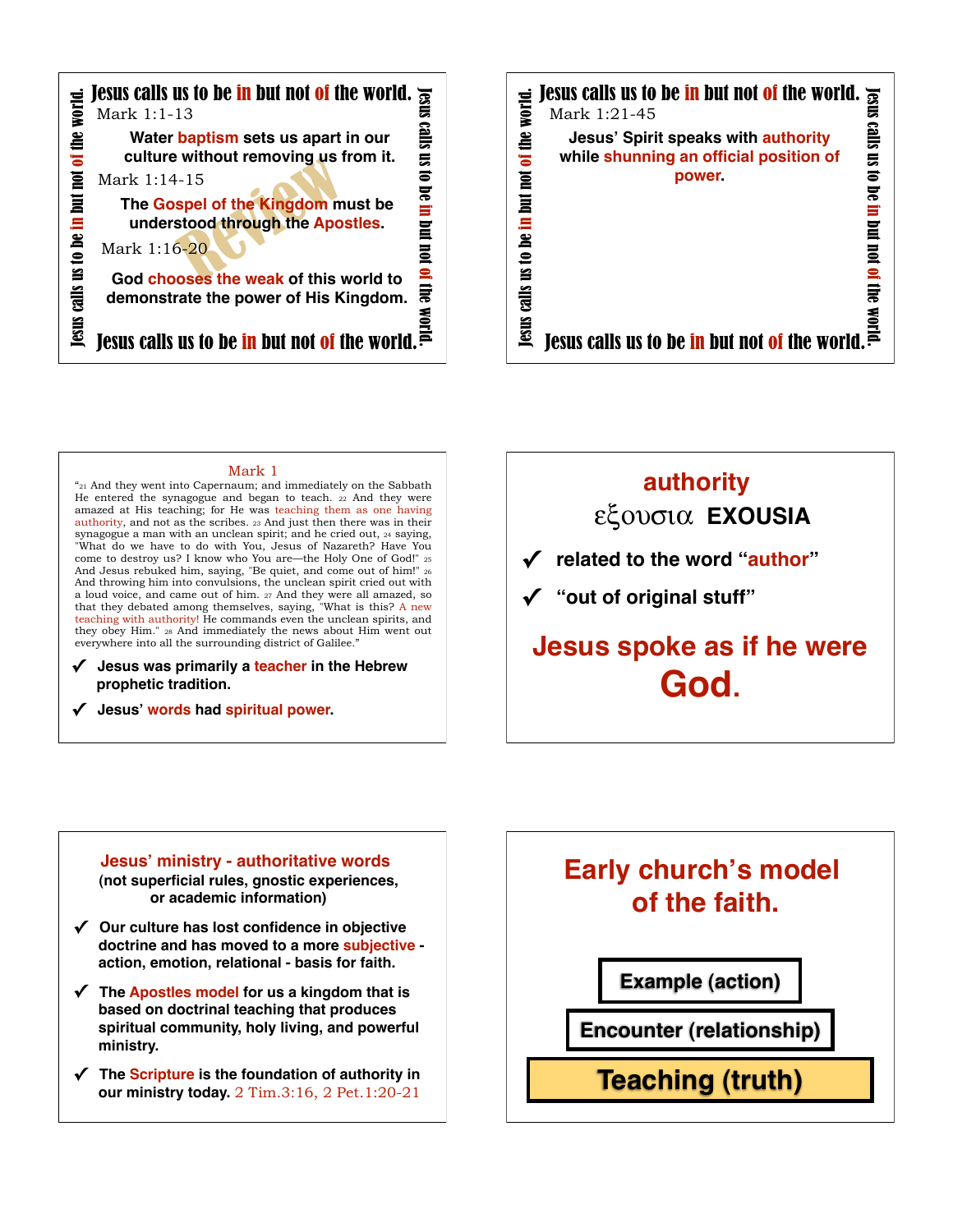

# **Example #1 of Jesus being IN but not OF the world.**

**Jesus' Spirit ministers truth with power (not position) to a postmodern world where**

- **✓ Passion has replaced truth.**
- **✓ Preferences have replaced standards.**
- **✓ Power has replaced common sense.**

"29 And immediately after they had come out of the synagogue, they came into the house of Simon and Andrew, with James and John. 30 Now Simon's mother-in-law was lying sick with a fever; and immediately they spoke to Him about her. 31 And He came to her and raised her up, taking her by the hand, and the fever left her, and she waited on them. 32 And when evening had come, after the sun had set, they began bringing to Him all who were ill and those who were demon-possessed. 33 And the whole city had gathered at the door. 34 And He healed many who were ill with various diseases, and cast out many demons; and He was not permitting the demons to speak, because they knew who He was."

- **✓ Jesus' healing ministry is best seen in the context of his authoritative words.**
- **✓ Jesus' was called to something bigger than physical healing - the CROSS.**

## **The Messianic Secret**

- **1. Jesus tries to silence those who witness to his identity. Why?**
- **2. This is one of those areas where it makes no sense as Christians to follow Jesus' instructions as though they are given to and about us. We are to bear witness to him.**
- **3. He knew that the cross called for rejection by the leaders of Israel and the Roman government at the proper time.**

## **4. Jesus waits until his trial to reveal his identity.**

### Mark 14

 $i_{61}$  . . . Again the high priest was questioning Him, and saying to Him, "Are You the Christ, the Son of the Blessed One?" 62 And Jesus said, "I am; . . . 63 And tearing his clothes, the high priest said, "What further need do we have of witnesses? 64 "You have heard the blasphemy; how does it seem to you?" And they all condemned Him to be deserving of death."

### Mark 15

 $\frac{a}{2}$  And Pilate questioned Him, "Are You the King of the Jews?" And answering He said to him, "It is as you say." 3 And the chief priests began to accuse Him harshly."

"35 And in the early morning, while it was still dark, He arose and went out and departed to a lonely place (**uninhabited**), and was praying there. 36 And Simon and his companions hunted for Him; 37 and they found Him, and said to Him, "Everyone is looking for You.""

- **✓ Jesus was not always engaged with this world but often withdrew from people.**
- **✓ Jesus' Spirit maintained contact with two worlds - praying and ministering.**
- **✓ As his ambassadors we dare not lose touch with either world.**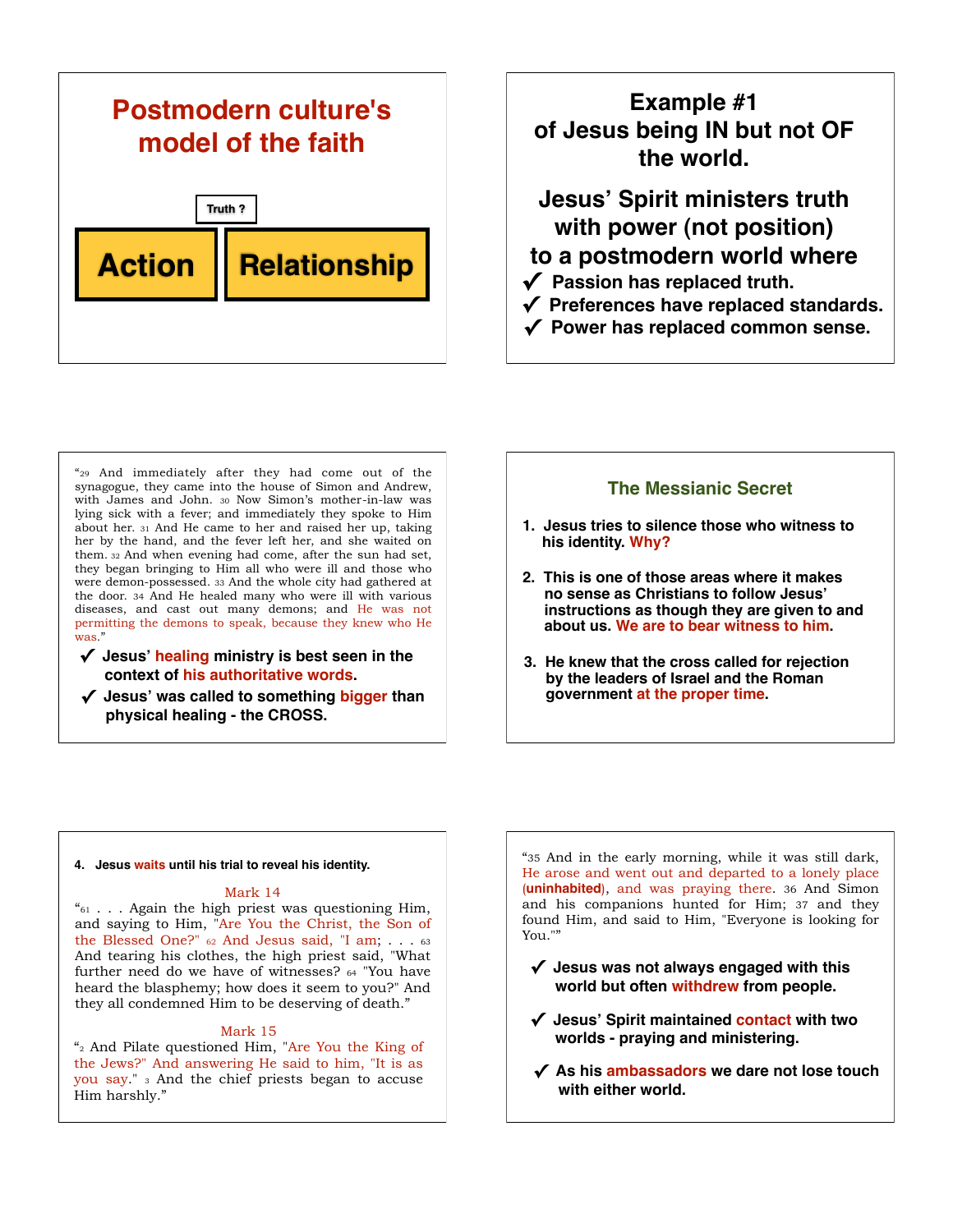"38 And He said to them, "Let us go somewhere else to the towns nearby, in order that I may preach there also; for that is what I came out for." 39 And He went into their synagogues throughout all Galilee, preaching and casting out the demons." 40 And a leper came to Him, beseeching Him and falling on his knees before Him, and saying to Him, "If You are willing, You can make me clean." 41 And moved with compassion, He stretched out His hand, and touched him, and said to him, "I am willing; be cleansed." 42 And immediately the leprosy left him and he was cleansed."

**✓ Jesus' connection with this world was with willing compassion "**bowels of compassion**".** 

# **Example #2 of Jesus being IN but not OF the world.**

**Jesus maintains intimate contact with heaven and earth in an age that needs both truth and grace (authority and compassion).**

## John 1:14

"And the Word became flesh, and dwelt among us, and we saw His glory, glory as of the only begotten from the Father, full of grace and truth."

## John 1:17

"For the Law was given through Moses; grace and truth were realized through Jesus Christ."

"43 And He sternly warned him and immediately sent him away, 44 and He said to him, "See that you say nothing to anyone; but go, show yourself to the priest and offer for your cleansing what Moses commanded, for a testimony to them." 45 But he went out and began to proclaim it freely and to spread the news about, to such an extent that Jesus could no longer publicly enter a city, but stayed out in unpopulated areas; and they were coming to Him from everywhere."

- **✓ Jesus seems to focus attention on showing signs to the Jewish leaders.**
- **✓ Two dangers: 1. orthodoxy without power, 2. power intoxication.**

### John 10:25

"the works that I do in My Father's name, these testify of Me."

## 2 Corinthians 12:12

"The signs of a true apostle were performed among you with all perseverance, by signs and wonders and miracles."

## Hebrews 2:3-4

"how shall we escape if we neglect so great a salvation? After it was at the first spoken through the Lord, it was confirmed to us by those who heard, God also bearing witness with them, both by signs and wonders and by various miracles and by gifts of the Holy Spirit according to His own will."

**Example #3 of Jesus being IN but not OF the world.**

**Jesus' miracles function as a witness to his identity and authority more than as a cure for death.**